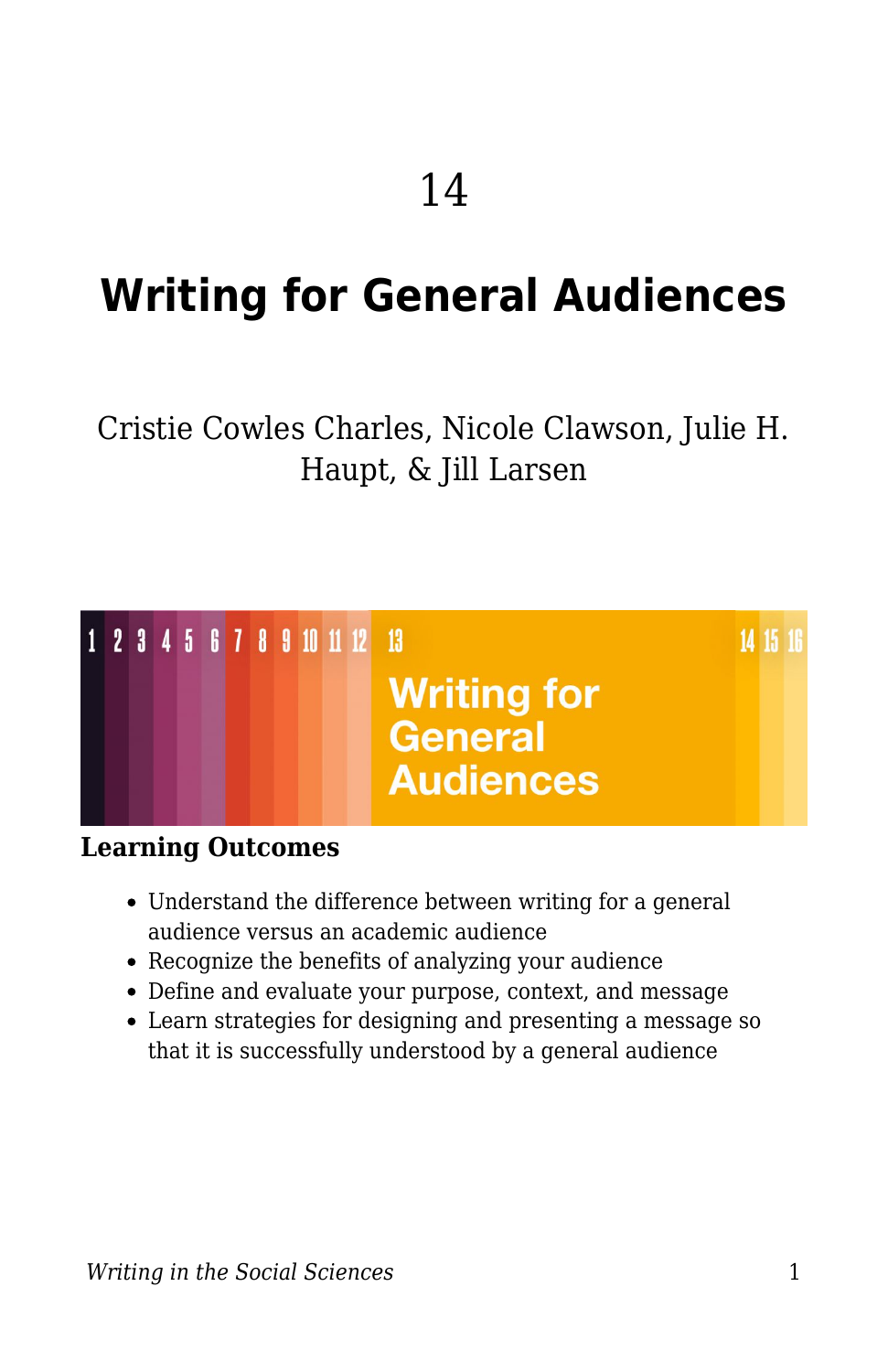## **What the Heck Are General Audiences?**

This might come as a surprise to you, but when you graduate, you won't always be working with people in your field. Don't get me wrong—you'll still be expected to communicate in the specialized language of your discipline to people *inside* your discipline, but people *outside* your field will also need to understand your work—people like your manager, your customers or clients, and maybe even your significant other. You'll need to learn how to translate complicated topics for these General Audiences, also known as Public Audiences, in order to get your message across.

In fact, just because most of you are young, people will automatically assume that you're tech savvy and an expert at posting on social media. And this will most likely lead to you being tasked with writing posts and blogs for your company, program, or department—even if you've never done it before. But don't panic. Instead, get good at it!

And despite what people assume about youngsters, even if you're skilled at following celebrities on Twitter or posting cat memes on Instagram, that doesn't mean that you know how to represent your company online or report on research published by your favorite professor. So we want to arm you with strategies to tackle the tricky task of writing for people *not* in your field because there are actually tried-and-true strategies you can use to make the biggest impact. And understanding these strategies could make or break your job search, your career, or possibly even your love life.

I'm serious about the love life thing. If you need more convincing, watch what happened when Jimmy Fallon *failed* to understand the rhetorical situation when he met Nicole Kidman a few years ago. (Watch at least through minute 3:00.)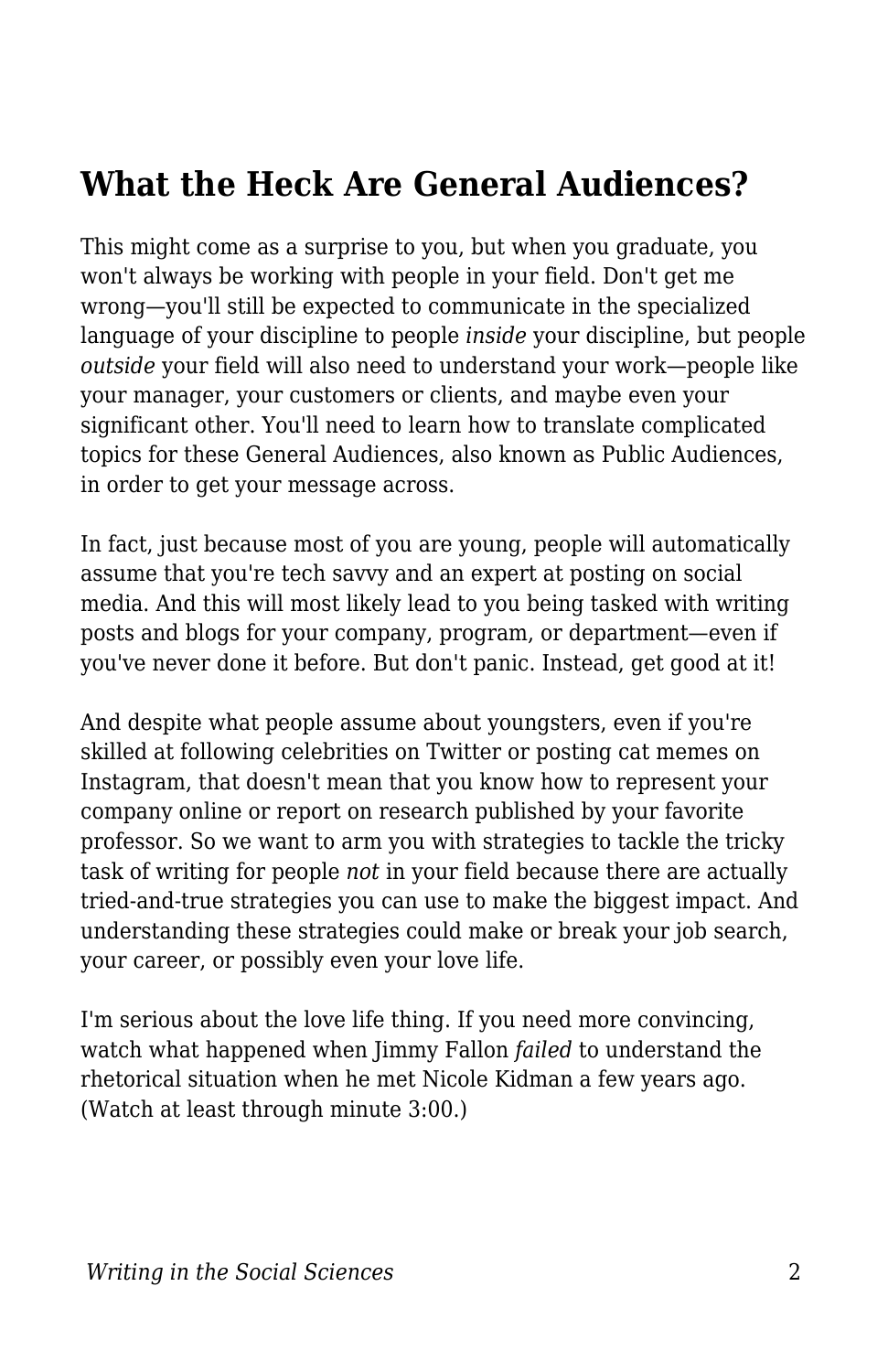

https://youtu.be/qtsNbxgPngA

Remember the good ol' [rhetorical triangle?](https://edtechbooks.org/writing/writing_tools) Well, Jimmy made some classic mistakes when he analyzed the rhetorical situation before meeting Nicole Kidman. He clearly didn't understand his audience (a sophisticated, talented woman who was interested in him), he clearly misinterpreted the purpose and context (movie meeting vs date), and he clearly blew the message (wearing sweats and playing video games). No amount of brie cheese could salvage that meeting, and even years later he had to ask, "Did I date Nicole Kidman?"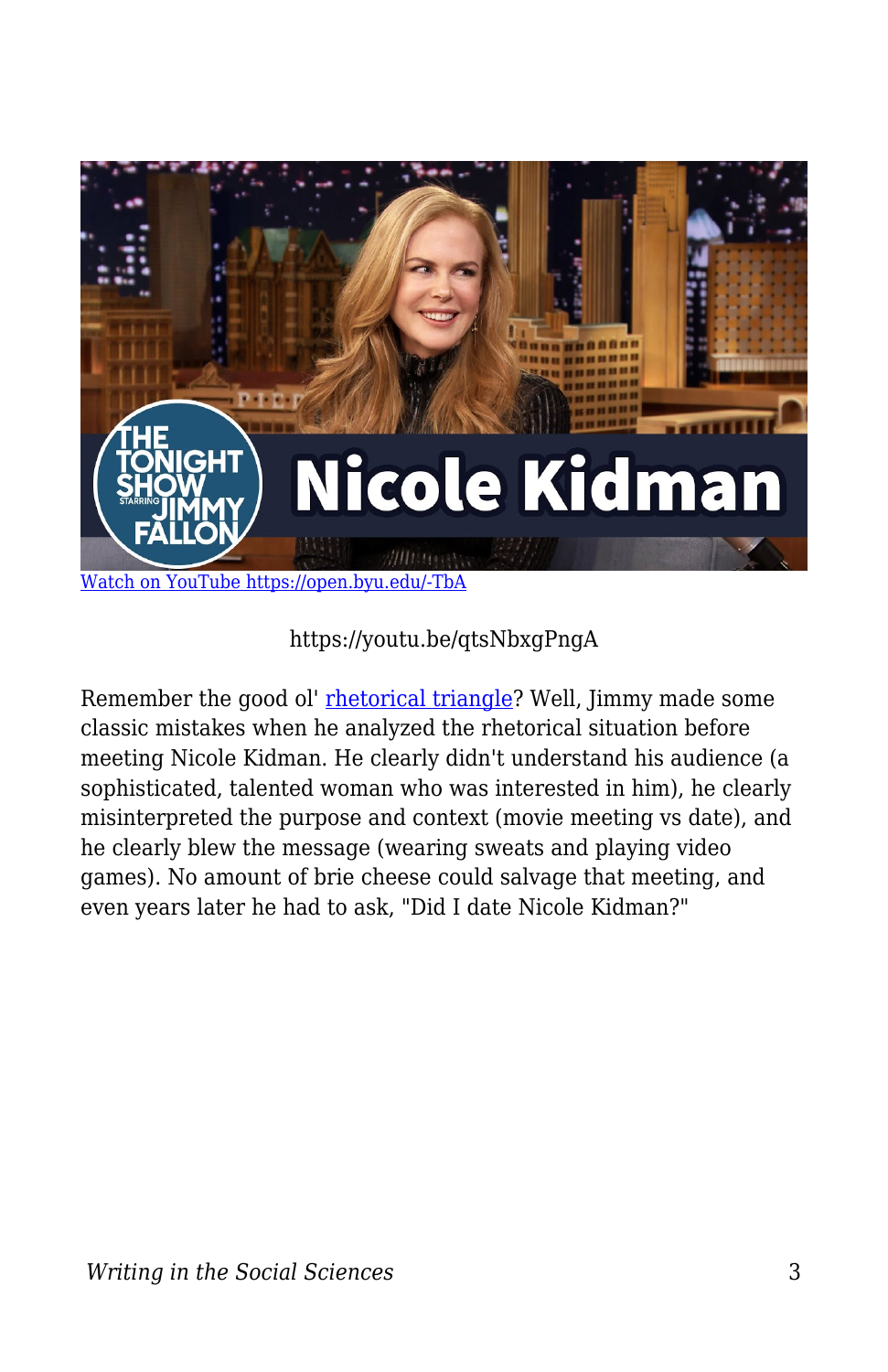

What your staunchest, most serious professor might look like at a dinner party. Photo by [ThePlaz](https://commons.wikimedia.org/wiki/File:Donald_Sadoway_Lecture.JPG) on Wikimedia Commons

Don't be like Jimmy—recognize when you're on a date! You've learned tools for analyzing your situation; use them! It pays to learn the best tools for translating your message to a general audience. It turns out even your staunchest, most boring, serious professor—you know the one who has a monotonous voice and always puts you to sleep—has to be able to explain their job to their next-door neighbor or at a dinner party or to their significant other (unless their significant other is also an expert in the same field, which means they probably have really boring, serious children. But I digress.).

If, on the other hand, the love of your life is in a different field from you like, say, the field of mechanical engineering and neuroscience while you teach English literature and writing classes (just to pick a random example), then you need to learn how to translate the work you do to a more general audience in order to keep your relationship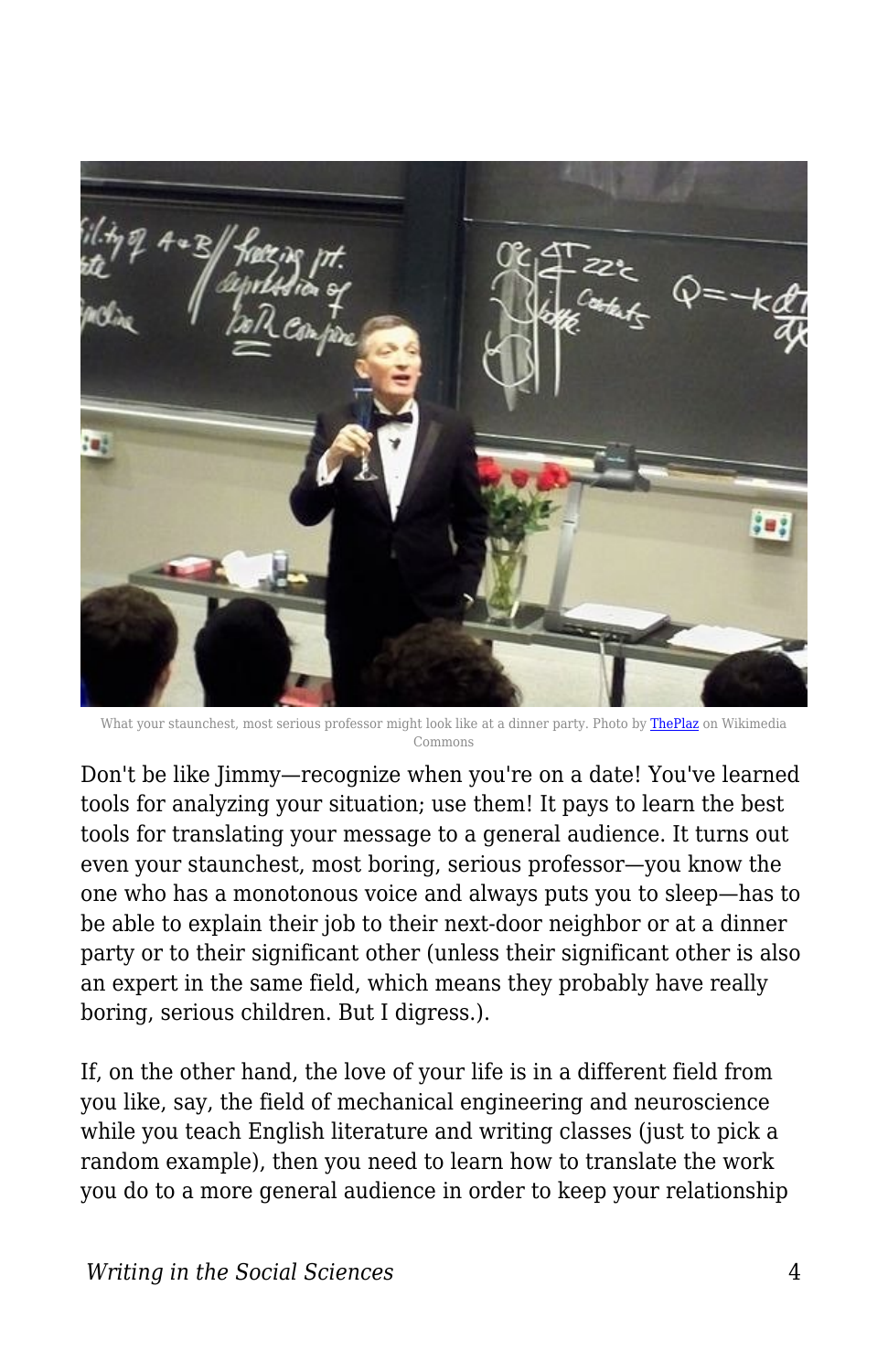strong and show that you care. And that takes a new set of strategies that help bridge the gap between you and your general audience such as adding stories, using an engaging voice, and even including humor. See, I told you this chapter would be good for your love life!

In addition, if you want your work in your field to make a big difference and get attention, you need to know how to highlight it so that people will listen. That's why these days so many people post articles on *LinkedIn* and *Medium.com* and even *Facebook*, *Instagram*, and *Twitter*—to highlight what they do for the greater public to understand, which in turn increases their reputation and personal brand. You, too, can get the attention you deserve! But you have to learn how to appeal to a general audience. And that's where we're going to start: audience.

## **Audience in the Real World**

The most important thing we can teach you about writing for general audiences is to analyze your audience. Companies spend millions of dollars a year analyzing their audiences to convince people to buy their products. They've learned that understanding their audience's preferences, motivations, and values is a key to good sales. This is often called Market Research. For example, here's a one-minute ad from IBM for an Artificial Intelligence-Powered Marketing platform whose sole purpose is to try to help companies understand their audience better:

Watch this video to see how you become a company's target audience.

It makes you re-think how you spend your time (and clicks) online, doesn't it? Or at least how many times you post on social media about eating waffles. The bottom line from IBM and this section on audience is that audience matters—if you can really understand who you're presenting to, you can make your message appealing to them and in turn effect the change you'd like them to make.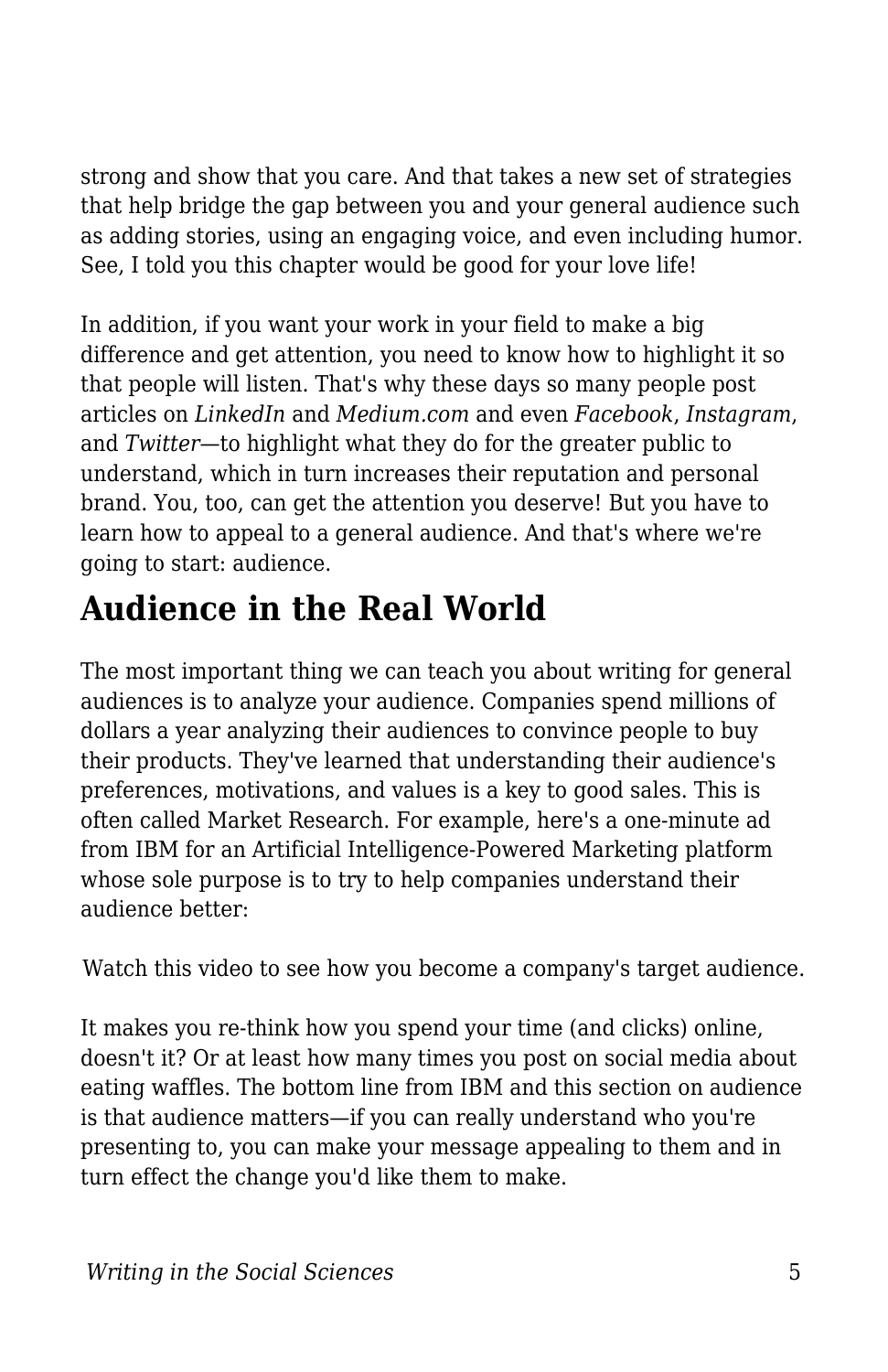So when you think about your audience, spend some time trying to imagine them. Consider demographics. Age. Gender. Socioeconomic status. What other companies would your target audience follow? Consider where your audience gets their social media content. Do they spend their time on Facebook? Or do they prefer Instagram or Twitter? Do they use the Google App or the News App on their iPhone? Consider "problems." What problem are you providing a solution for? You should empathize with their dilemmas and provide an answer to their issues. Let's practice.

#### **Audience Analysis**

### **Nike Audience Analysis**

For this assignment, let's look at Nike. Go to [nike.com](https://www.nike.com/) and see if you can answer the following Audience Analysis Questions. Note that you might not be able to answer all of them. Thinking through all of this information, write a short paragraph 3-4 sentence analysis of Nike's audience.

- 1. What is the approximate size of Nike's audience? Are they addressing a small population or a sizable group?
- 2. Who, specifically, are they targeting? (Think demographics)
- 3. What is the demographic makeup of Nike's audience (age, gender, education level, ethnicity), and how might they use that information to develop and shape their content?
- 4. What personal and professional traits does Nike have in common with the members of their audience?
- 5. Are there any cultural considerations that may influence how their audience responds to their content?
- 6. Does their audience expect to be entertained as well as informed?
- 7. Does Nike target certain members of their audience, and if so, which members?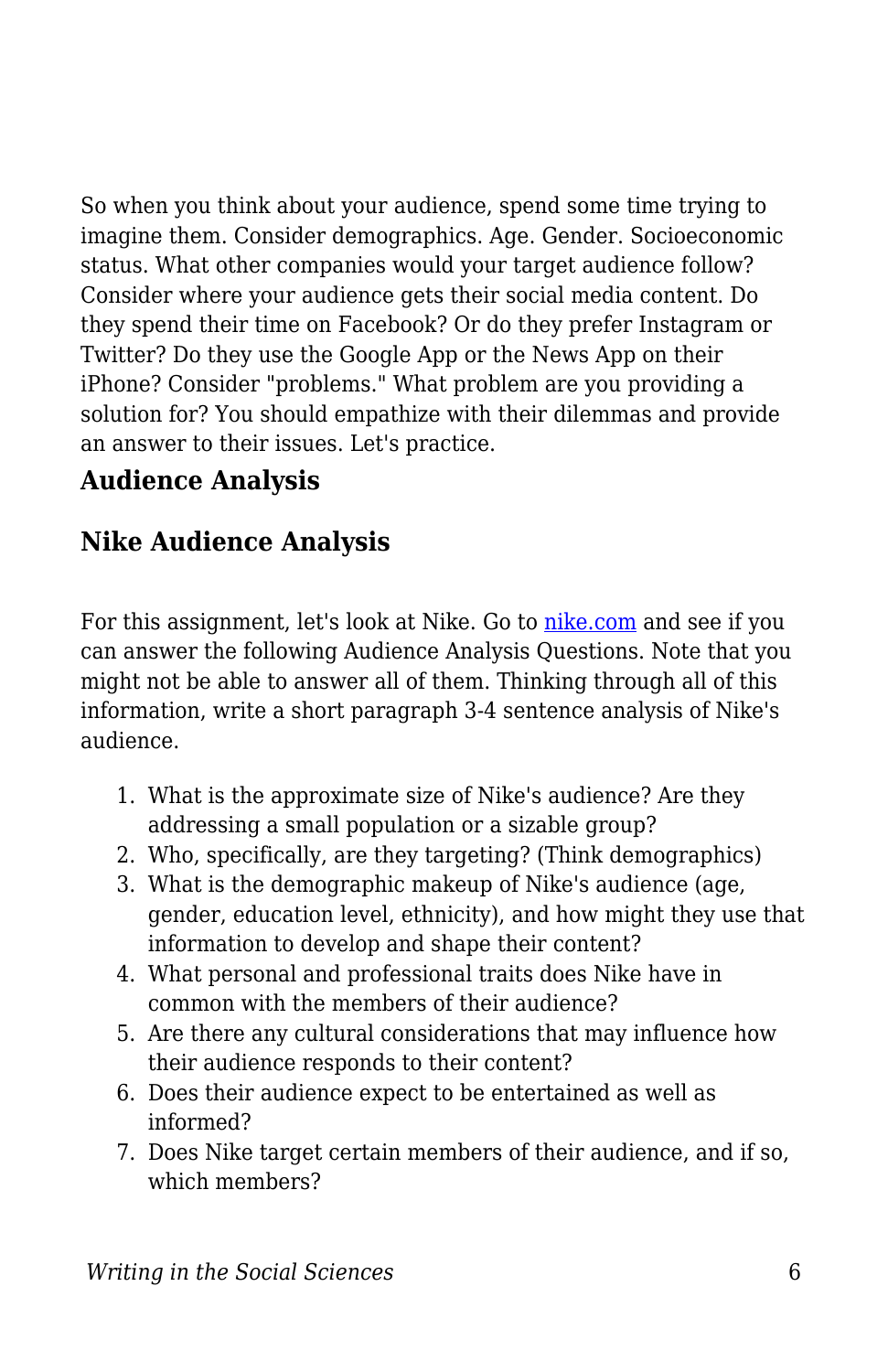- 8. How does Nike earn their audience's trust? How do they demonstrate their knowledge or expertise?
- 9. What preconceptions or biases might be held by some members of their aucience?
- 10. What expectations will their audience have regarding Nike's social media content?
- 11. What expectations does their audience have regarding the format of their social media content?
- 12. What key questions does Nike's audience expect them to answer?
- 13. What key objections are audience members likely to raise?
- 14. To connect to the needs and interests of their audience, what particular appeals does Nike include in their social media content?

Now that you understand Nike's audience, you are much better prepared to know how to appeal to them, what tone to use with them, and how to present information so they will pay attention. You can and should analyze your audience in similar ways before you communicate to them—which leads me to this textbook.

#### **Under the Hood**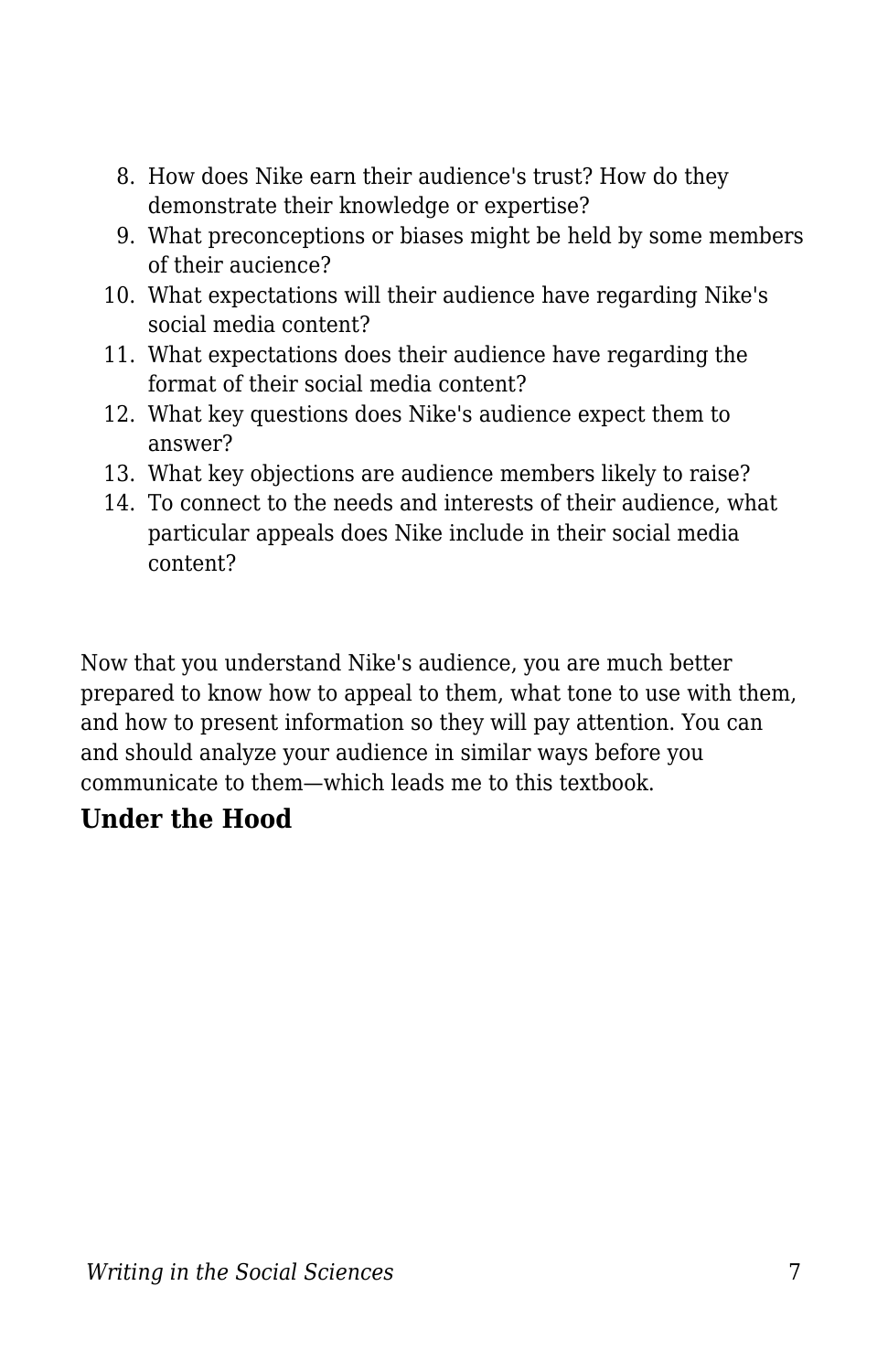

Photo by [Hosea Georgeson](https://unsplash.com/@thekidnamedhosea) on [Unsplash](https://unsplash.com/)

I'll let you in on a secret. When we decided to write this textbook, we had a dilemma: should we model academic writing by using a formal, serious, and scholarly tone? Or should we as authors use a less formal, conversational voice that would appeal more to a general audience?

To answer this, the first thing we authors did was analyze you—our audience. We talked about what type of textbook would appeal to you, what kind of content we should include, what kind of strategies we should use in our approach, and what kind of language to choose. We looked at previous textbooks, talked to our students, consulted other instructors, and even read [a book](https://www.simonandschuster.com/books/iGen/Jean-M-Twenge/9781501152016) explaining recent research scholars have done specifically about your generation. How does it make you feel to know your textbook authors are thinking about you so much? We hope that rather than feeling creeped out, you feel flattered and happy that we care. Because we do. But either way, our audience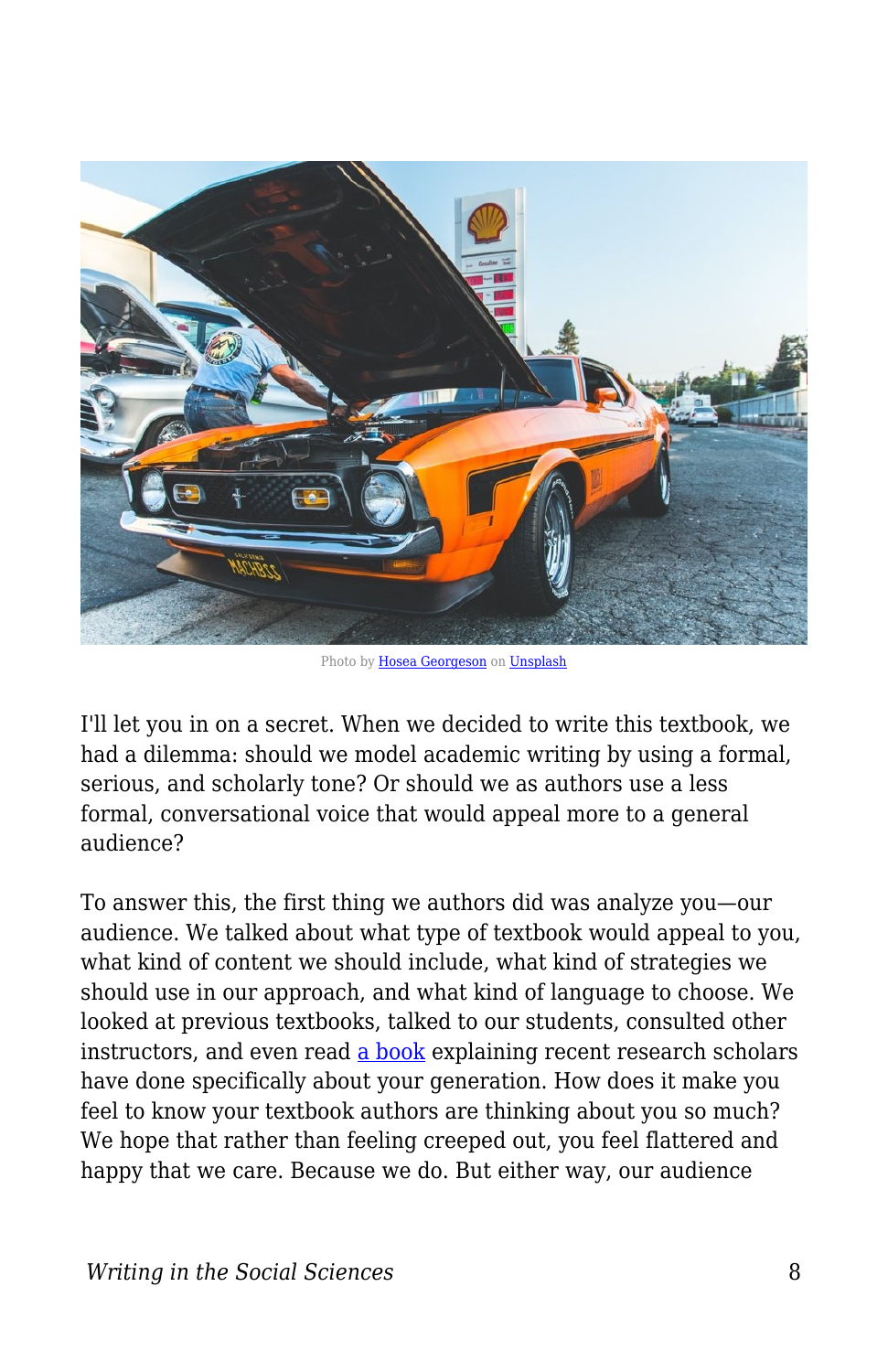analysis of you was very enlightening.

We came to the conclusion that even though lots of other textbook writers choose to model a stiff, academic tone, you probably wouldn't like that. Instead, we thought you'd appreciate if we wrote to you in our own voices as if we were having a conversation, as if you were sitting right there. So we threw caution (and typical textbook conventions) to the wind and chose to treat you more like a general audience rather than an academic one in this book.

And even though some of our colleagues worried that you'd mistake our conversational tone as the way *you* should write your *academic* papers, we've found that you're smarter than that—that you can do your own audience analysis and recognize that we're writing like this because our purpose (to teach college students about writing) is different than yours in an academic paper (to make a logical argument for your professor to show how well you've researched a topic).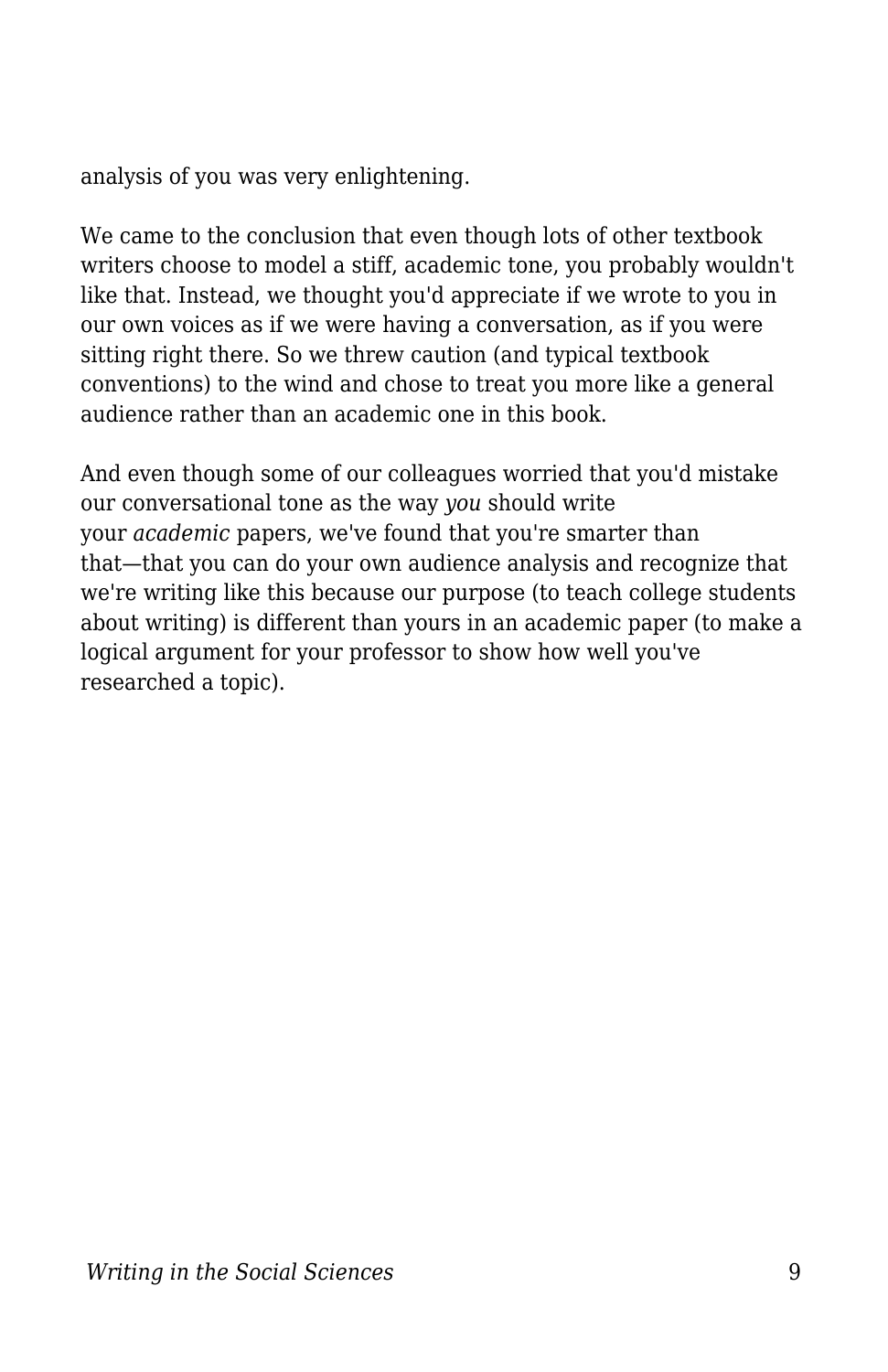

When writing this textbook, we tried to imagine what college students like you would want. Photo by [Naassom](https://unsplash.com/@naassomz1) [Azevedo](https://unsplash.com/@naassomz1) on Unsplash

In that vein, we determined that in this textbook, you'd want us to keep the paragraphs short, include personal stories, add images and videos, incorporate lots of white space and headings, and perhaps most importantly of all, make the textbook open source and free of cost. We did all this for you! Because we care. So far, we've had very positive feedback about our choice of conversational voice and interactive elements (not to mention the fact that it's free). But if you think of ways we can improve, please feel free to tell us in the end-ofchapter surveys. The beauty of an online textbook is that we're continually revising it, so bring on the feedback!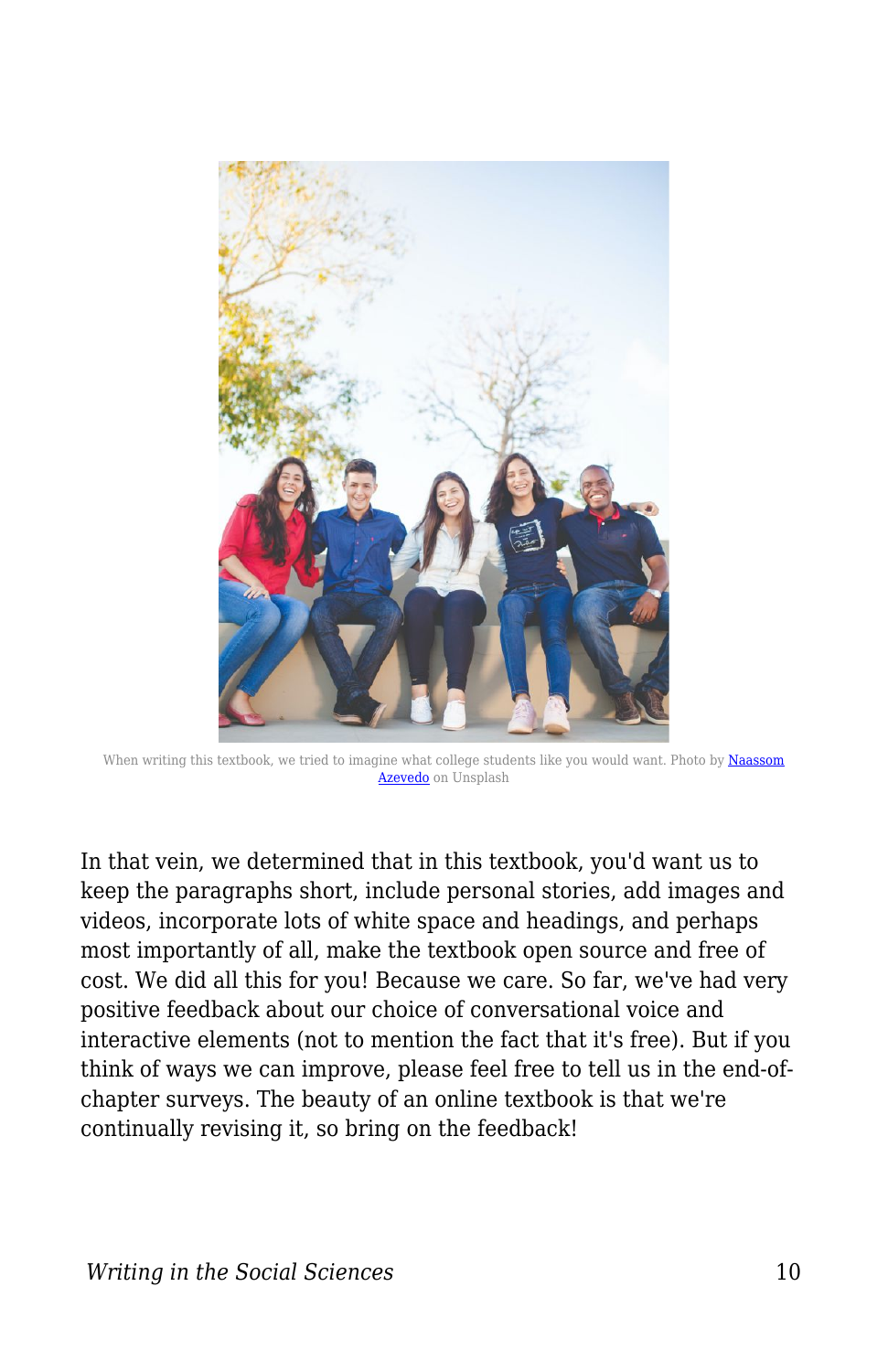Like our audience analysis of you, your analysis of your own audience will help you develop effective strategies to get your message across. And asking for feedback will help you figure out if you're hitting the mark. Now that you know your audience, let's talk about what else to consider when writing for general audiences.

## **Purpose, Context, and Message**

As Jimmy Fallon taught us, when we communicate, it helps to think through the rhetorical situation first. When you're writing to general audiences, once you have a sense of your audience and their values, you also need to think about the context you're writing in and delineate your purpose—*why* are you communicating? Generally, most public communication falls into three categories:

- 1. **Informative**—like reporting on the latest research coming out of computational linguistics
- 2. **Persuasive**—like convincing your city to install a stoplight at a dangerous intersection
- 3. **A mix of the two**—like explaining how germs are spread during flu season in order to persuade your audience to get a flu shot.

 Ask yourself, What exactly do I want my audience to think after reading/hearing my message?

#### **Informational Writing**

If your goal is to inform, your focus will be on clarity. Keep the language simple and think through how much background information you need to give your audience. You can quote from experts—general audiences love appeals to character—as long as you keep the jargon to a minimum and explain where your information is coming from.

You'll probably want to draw your reader/listener in with some kind of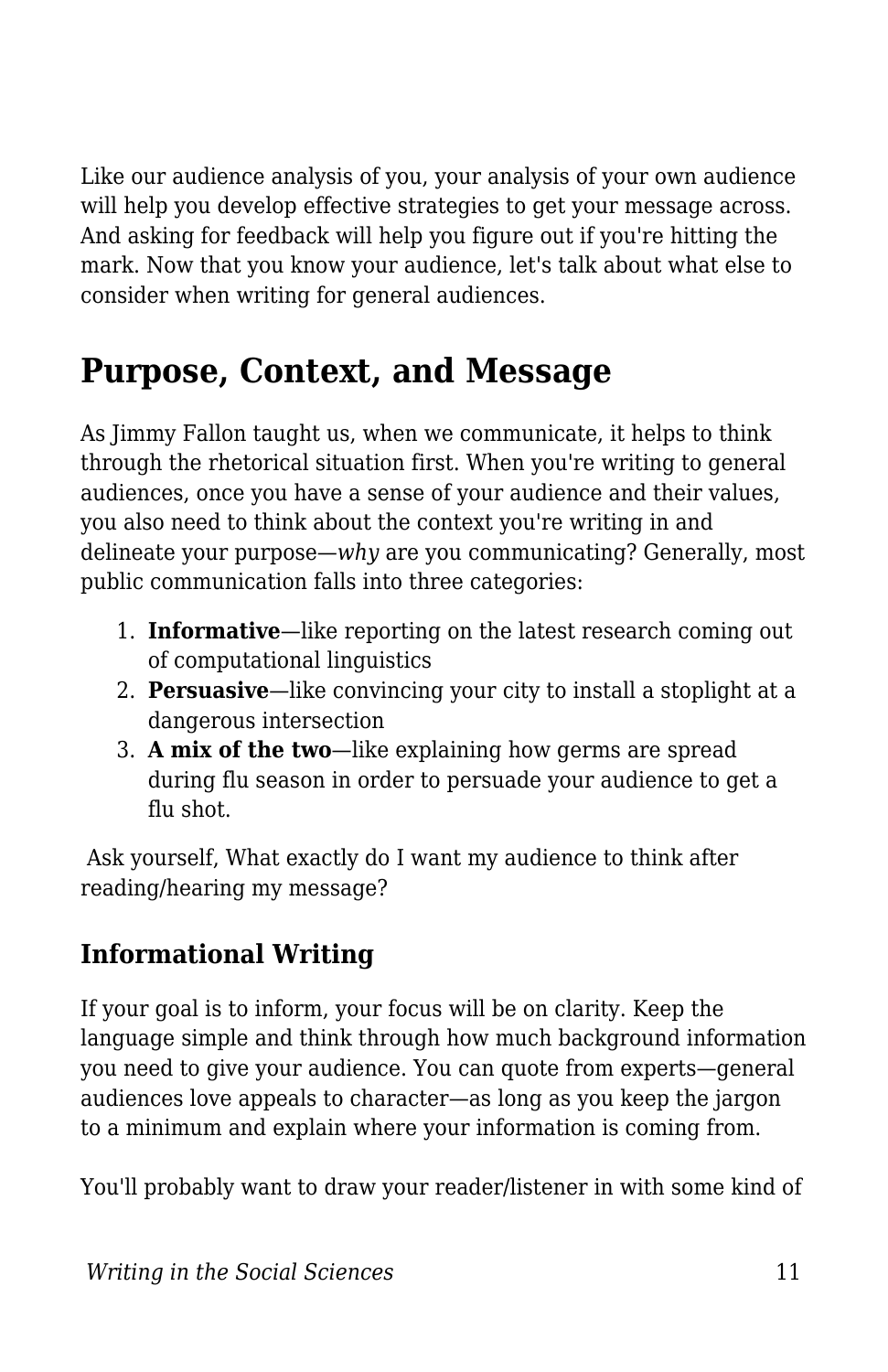hook or interesting fact that introduces the topic and catches their attention. Then as you proceed, make sure there's a logical progression through your points. One way to test this is to have people read it and give you feedback—find people who fit the demographics of your audience if possible.



Choose clear diagrams, tables, figures, and/or images to illustrate your point. Image in [Public Domain](https://pixabay.com/illustrations/info-infographic-design-information-908889/)

You also want to use strong visuals—especially if you want to portray data. Informational writing relies on facts, data, and statistics, but these need to be portrayed in easy, understandable ways, and visuals really help with that. Choose clear diagrams, tables, figures, and/or images to illustrate your point. *[Document design](https://open.byu.edu/writing/design)* can also help—things such as bullets, headings and subheadings, bolded key terms or definitions, call-out boxes, color, and even white space.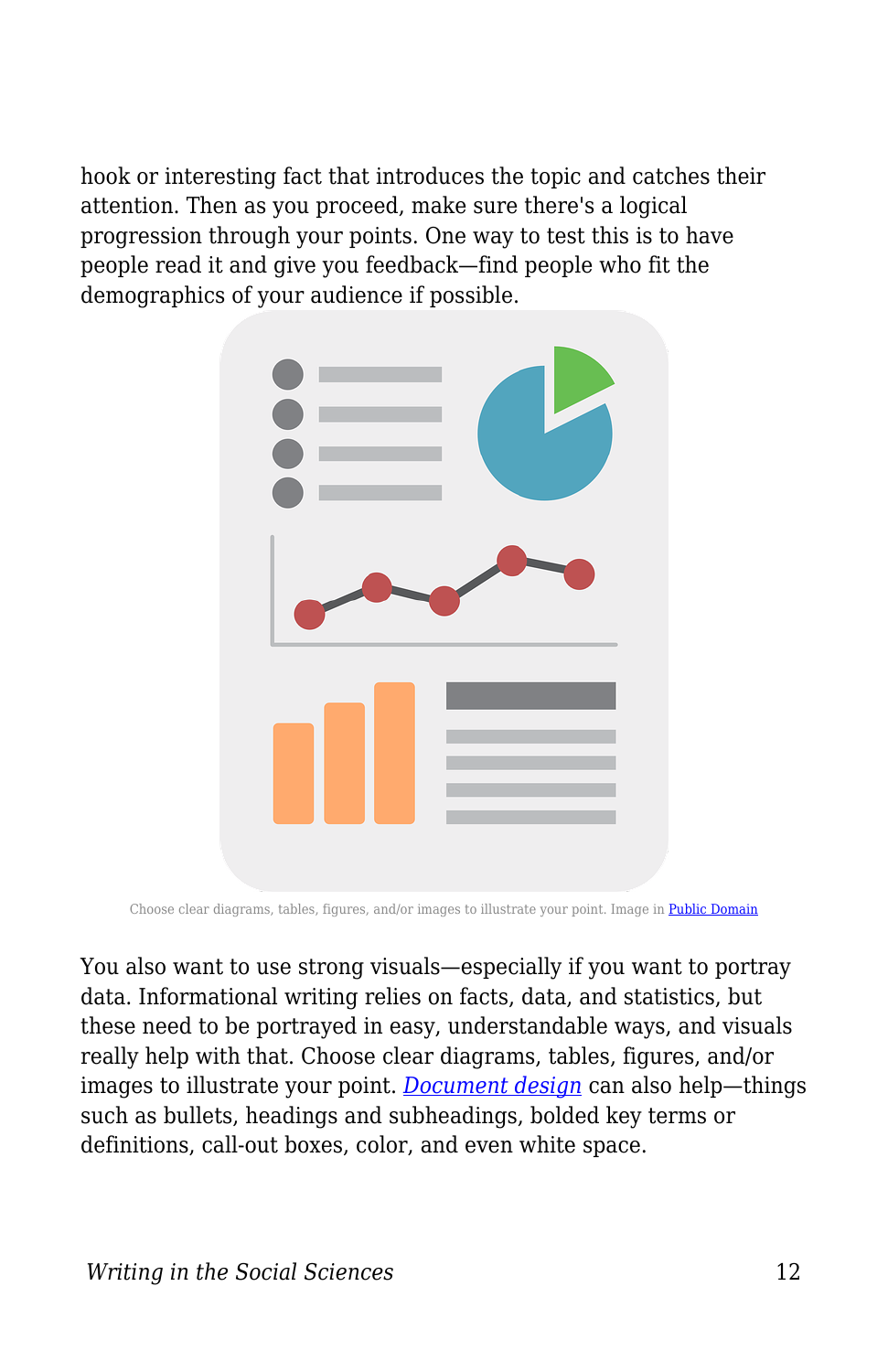Even in informational writing, you can appeal to the emotions of your audience. For instance, consider including some type of story, example, or case study that connects with your audience because it will help them see the relevance of your point. You can even consider whether adding some humor would be appropriate. When you conclude, try to tie in your conclusion to your introduction and leave your audience with something memorable. Ask yourself, "What do I want my audience to remember?" End with that.

#### **Persuasive Writing**

As opposed to informational writing, if your goal is to persuade or get your audience to do or think something, then you're making an argument. There's a whole field of study called *Rhetoric* that goes back to ancient times where people examine the best ways to persuade or influence others. When writing an argument, your objective is to propose a solution to a current problem, to have your audience see your opinion, point, or research claim as valid, true, and valuable. In other words, your purpose is to persuade, convince, motivate, or move readers toward a certain point of view or action. In fact, a lot of persuasive writing ends with a "Call to Action" where you overtly ask your audience to—you guessed it—take some kind of action.

In academic circles, persuasion is best done through published articles or presentations that focus on methods, data, results; but when it comes to general audiences, the focus changes first, to catching people's attention and then to convincing them with a mix of appeals to logic, character, and emotion.

### **A Word on Narrative**

One particularly poignant tool to use in general audience writing is narrative—especially personal stories. As mentioned in [Chapter 5:](https://edtechbooks.org/writing/style) [Style](https://edtechbooks.org/writing/style), we as humans are hard-wired to remember stories. Narratives that are personal, detailed, and interesting can be a point of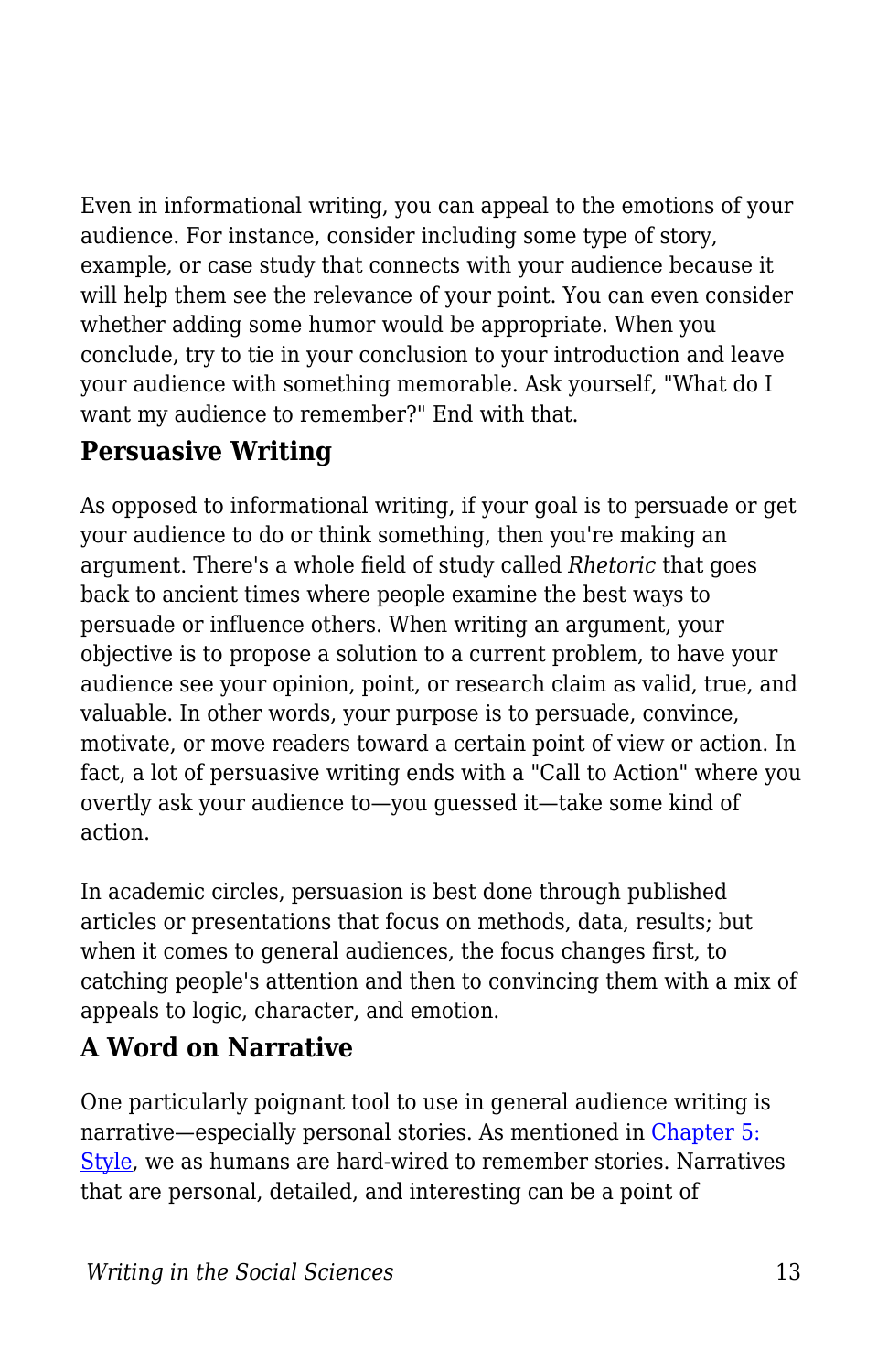convincing evidence that has the power to mold and change your readers' thinking much more than statistics or data alone can.

Watch this 3-minute video about the power of storytelling from one of the greatest group of storytellers in modern times: Pixar.



[Watch on YouTube https://open.byu.edu/-XRK](https://www.youtube.com/embed/1rMnzNZkIX0?autoplay=1&rel=0&showinfo=0&modestbranding=1)

The Power of Storytelling <https://youtu.be/1rMnzNZkIX0>

Harness the power of storytelling by adding global storytelling (having an arc to your writing with a beginning, middle, and end, etc.) and local storytelling elements (like including an incident that happened to you). Review [Chapter 5: Style](https://edtechbooks.org/writing/style) for more ideas.

#### **Context and Genre**

One last consideration to keep in mind is the context in which you're communicating and whether there's an established genre or form your writing needs to fit into. To review the concepts of genre and context, see [Chapter 2: Writing Tools](https://edtechbooks.org/writing/writing_tools). Whether it be an online blog post, a resume, a poster presentation or a tweet, you need to understand the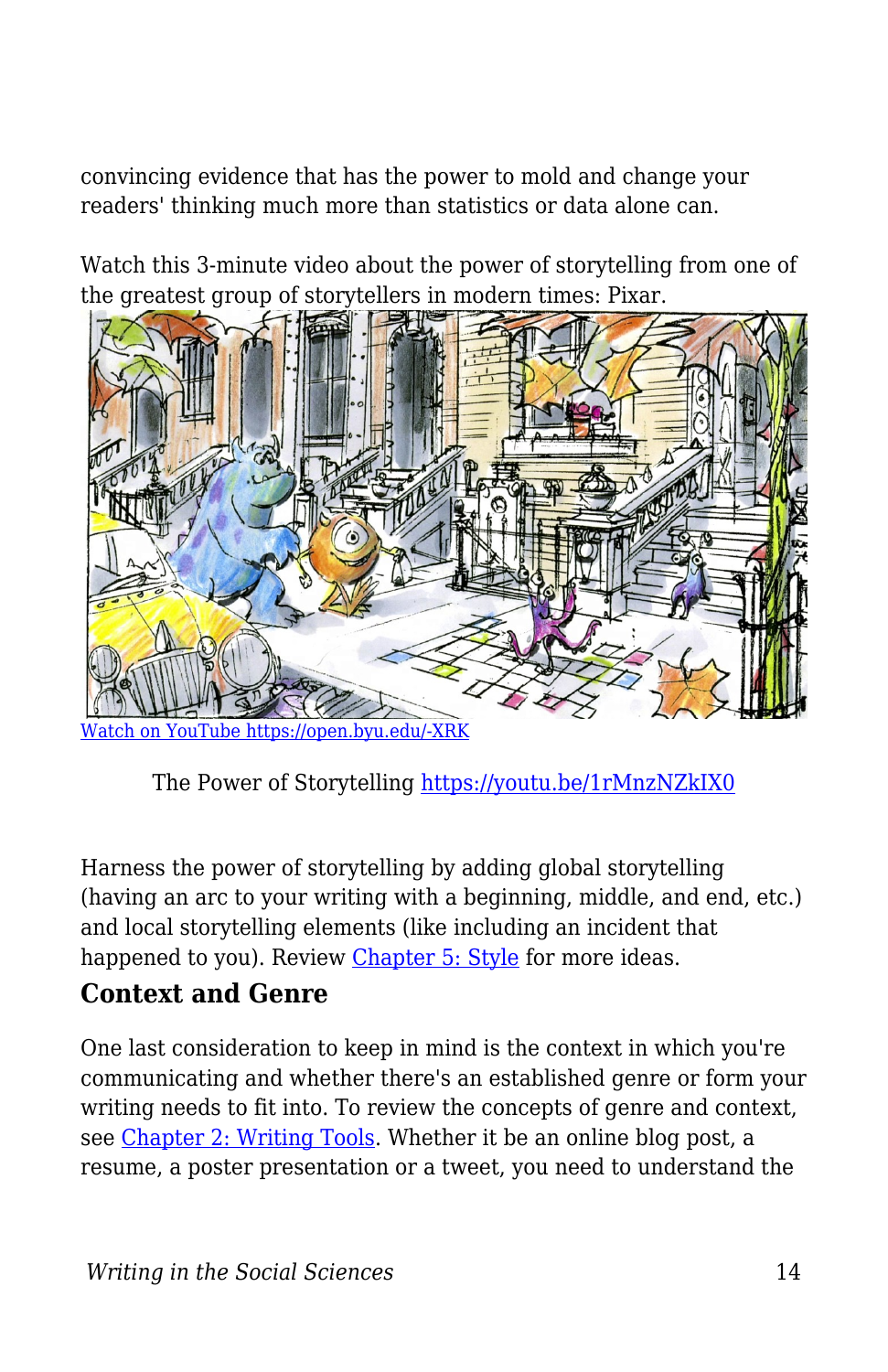conventions people usually use when communicating. In fact, sometimes knowing the genre is all the information you need to understand the message.

For example, in the town where I live, there's an odd tradition that when high schoolers ask someone to a school dance, they usually do so in a creative way. Like, really creative. Like, Instagram-worthy. So one day, my family found this message on our doorstep.



My son understood this date invitation because he knew the genre and context. Photo by the author, used with Abby's permission. Even though the words of Abby's message themselves weren't intelligible, we immediately understood the message because we understood the *genre* (unusual items left on doorsteps are usually dance invitations) and the context (we've seen the movie *The Guardians of the Galaxy*, so we caught the reference to the plant creature who speaks using only one phrase: "I am Groot."). In fact, by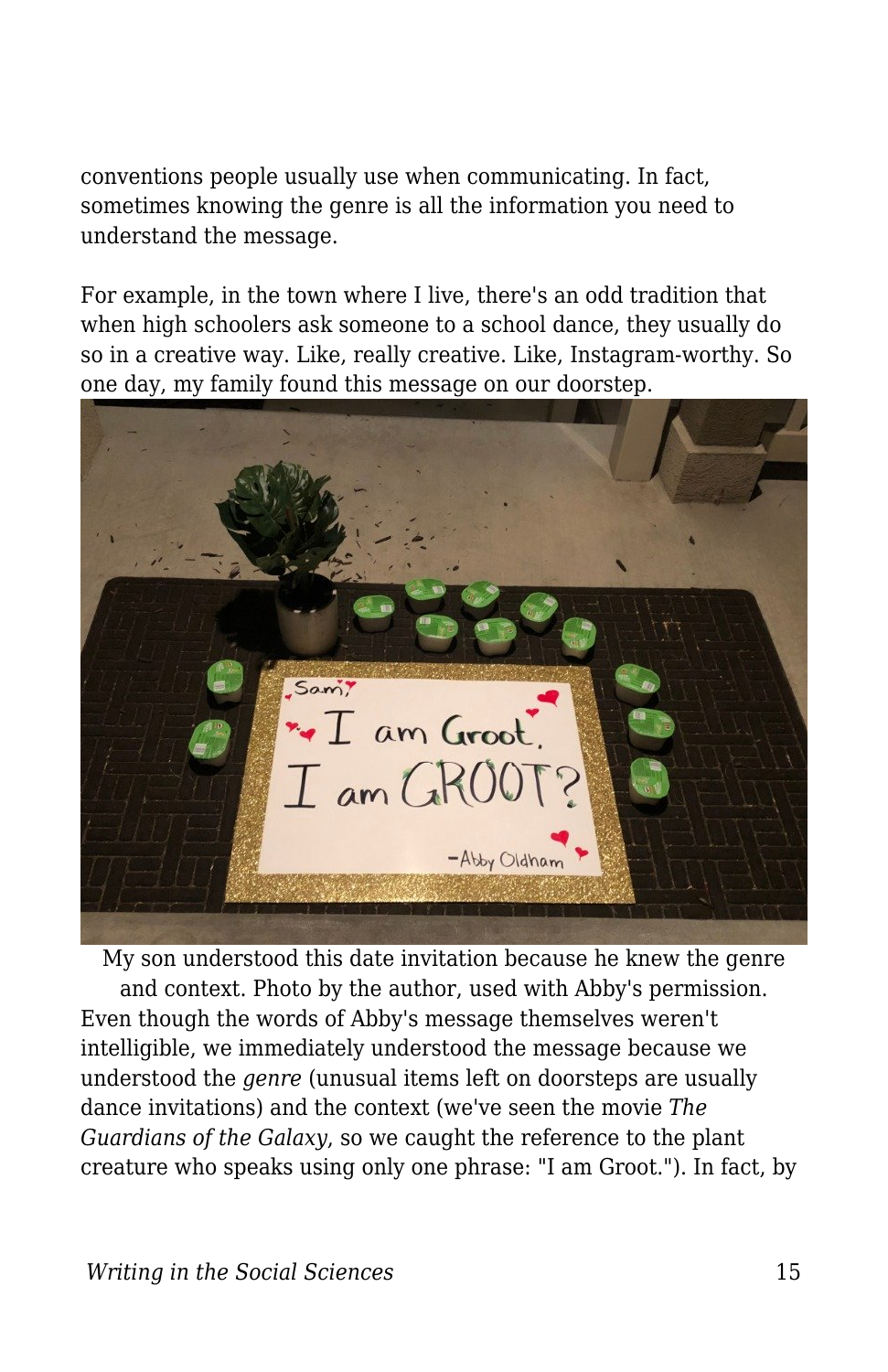referencing a popular movie and challenging the typical genre of dance invitations, Abby made a better—and funnier—invitation than if she'd simply said her message straight out. This is why understanding genre and context can really help you get your own message across—even in your love life.

The rest of this Unit of the textbook (General Audiences) will be devoted to specific genres of general audience writing, so for help with particular types of communication like resumes, blog posts, or presentations, go to those chapters. In the meantime, let's finish our discussion with the best strategies for connecting with general audiences.

## **Strategies for General Writing**

Where academic audiences are made up of people who generally study the same things as you, general audiences are just that—general. You can assume that your readers/listeners have generic knowledge about many different subjects, but they don't know any particulars about your field, so you'll have to fill in those gaps. But be careful not to use jargon from your field because they'll get lost in the language and ignore your message. The best way to figure out what strategies work best for general audiences is to see this kind of translation writing in action.

### **Academic vs General Audiences: Reporting on Research**

We're going to use our analytical skills again to figure out what characteristics are best used in general writing. Here's an example of how writers have translated academic research into the public sphere. First, read the abstract of this academic article called ["There's No](https://www.sciencedirect.com/science/article/abs/pii/S0272494418302731) [Place Like Home: The Associations Between Residential Attributes](https://www.sciencedirect.com/science/article/abs/pii/S0272494418302731) [and Family Functioning"](https://www.sciencedirect.com/science/article/abs/pii/S0272494418302731) (click on the link or scroll down below). Then skim through the article. You don't have to read everything—just understand what it's about and notice how the authors use academic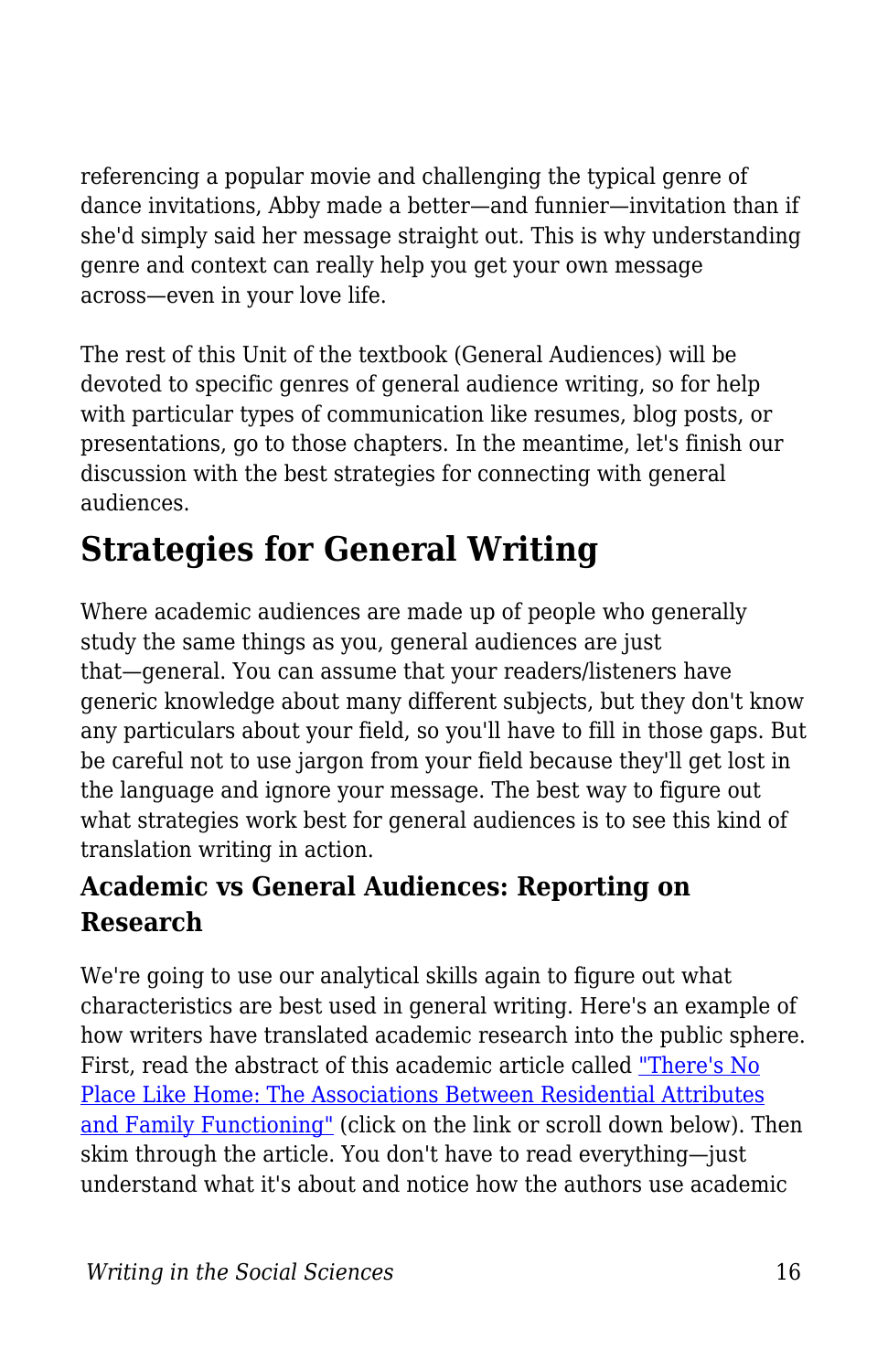language to portray their message.

Next, read [this newspaper article](https://news.byu.edu/news/how-you-feel-about-your-home-more-important-size) that introduces this research to a general audience (click on the link or scroll down below). Note the tools the author uses to appeal to this broader, less academic audience.

#### **Make the Connection**

List 2-3 strategies that the author of the newspaper article used to translate the academic research article to a more general/public audience? Which strategies do you think are the most helpful and that you can use when you write for a general audience?

I hope you noticed things like the use of good visuals to draw the reader in, the conversational tone, the easy explanations of the research, the lack of jargon, and the use of direct quotes from the article's author himself. This made it feel like the wrtier was telling the story of how the research came to be rather than just reporting on data. These are all strategies that can come in handy when you're translating something academic into something for the public.

Here's a table that sums up the contrasting strategies generally used in Academic versus General Writing.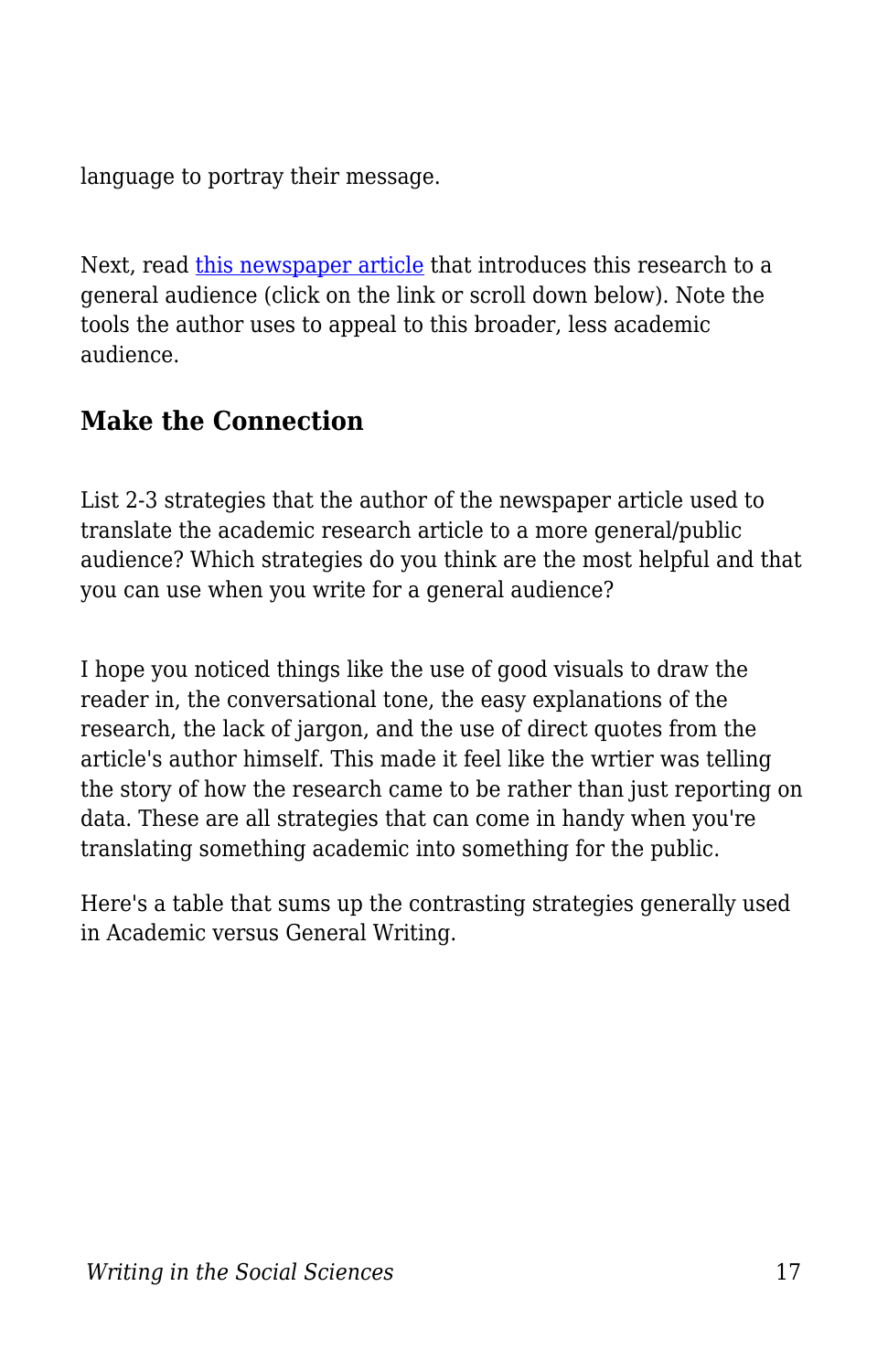| <b>Academic Audience</b>                             | <b>General Audience</b>                                    |
|------------------------------------------------------|------------------------------------------------------------|
| <b>Writing</b>                                       | Writing                                                    |
| Long paragraphs                                      | Short paragraphs                                           |
| Serious academic tone                                | Engaging, friendly tone                                    |
| Synthesized claims/heavy                             | Logical progression/light                                  |
| referencing                                          | referencing                                                |
| Clarity to avoid                                     | Clever wording to                                          |
| misunderstanding                                     | encourage insight                                          |
| Focus on knowledge and                               | Focus on practical                                         |
| scientific advancement                               | application                                                |
| Objective writing with solid                         | Passionate writing with                                    |
| backing                                              | conviction                                                 |
| Focus on data, methods,                              | Focus on narrative and                                     |
| and results                                          | relevance to audience                                      |
| Most appeals are to logic<br>and authority/character | Most appeals are to<br>emotions and<br>authority/character |
| APA in-text citations and                            | Hyperlinks or endnotes for                                 |
| reference lists                                      | references                                                 |

As you can see, when you change audiences, you need to change your strategies. Some of these differences might not be as pronounced in some genre outlets; for example, some blogs operate more like academic outlets, are serious in tone, and require heavy, scholarly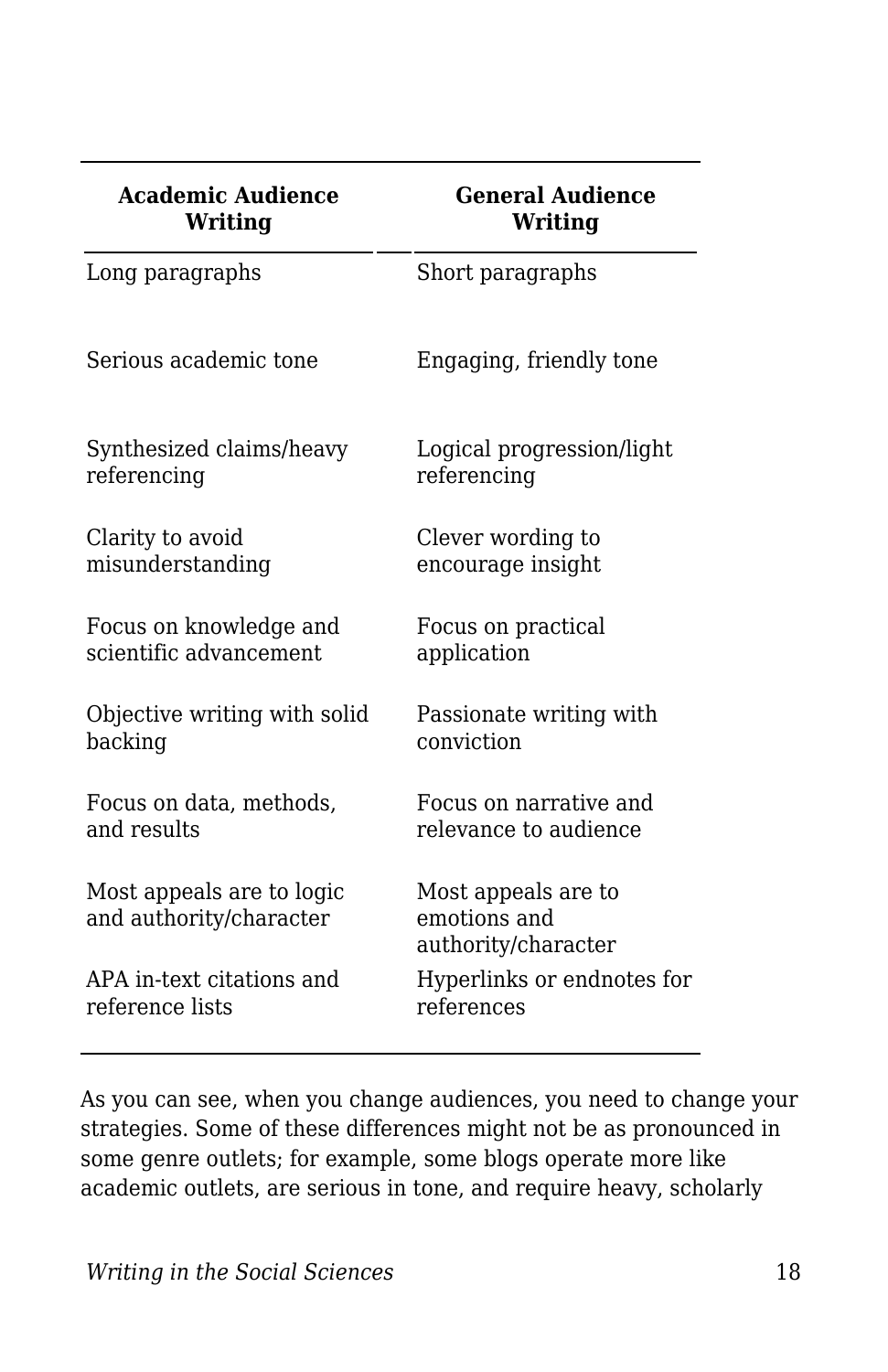referencing. However, this table generally represents good rules to follow.

#### **Top Seven Hints for Writing for General Audiences**

Here are some last tips that will help your writing shine.

- **Anchor each new point, taking the reader on a journey.** Use the first part of the sentence and subject skillfully to keep your audience engaged (sometimes flip the order of the sentence to achieve this level of engagement); be aware of the same principle as you transition from paragraph to paragraph. Use one-sentence zingers and varied sentence and paragraph length to maintain high interest from point to point.
- **Ax anything unessential.** Look at writing through the metaphor of finding a pot of gold in the woods. It can be found within 400 feet, but in the searching for it, you walk a mile. Which does your audience want—the 400 feet or the mile? When you have to cut things out, you are often cutting out the mile. These parts are hard to cut because they were personal to you and to the journey of finding the pot of gold, but the audience is not part of that journey. They generally want your message in the 400 feet.
- **Attribute sources with very short, but impressive elements.** When citing a source and choosing what to include (e.g., author's name, credentials, affiliation with an institution, professional background, name of recent article or book, etc.), try to include no more than two attributions and use those that are most impressive for the audience of your piece. Add quotes in places that are consistent with the original text to not misuse another author's intent.
- **Angle your insights to help readers gain a new perspective.** Know the point you are driving towards, even if the reader does not see it from the beginning. Consider starting with some of the most interesting parts of the idea or a story or place them closer to the first of the article (once interested, the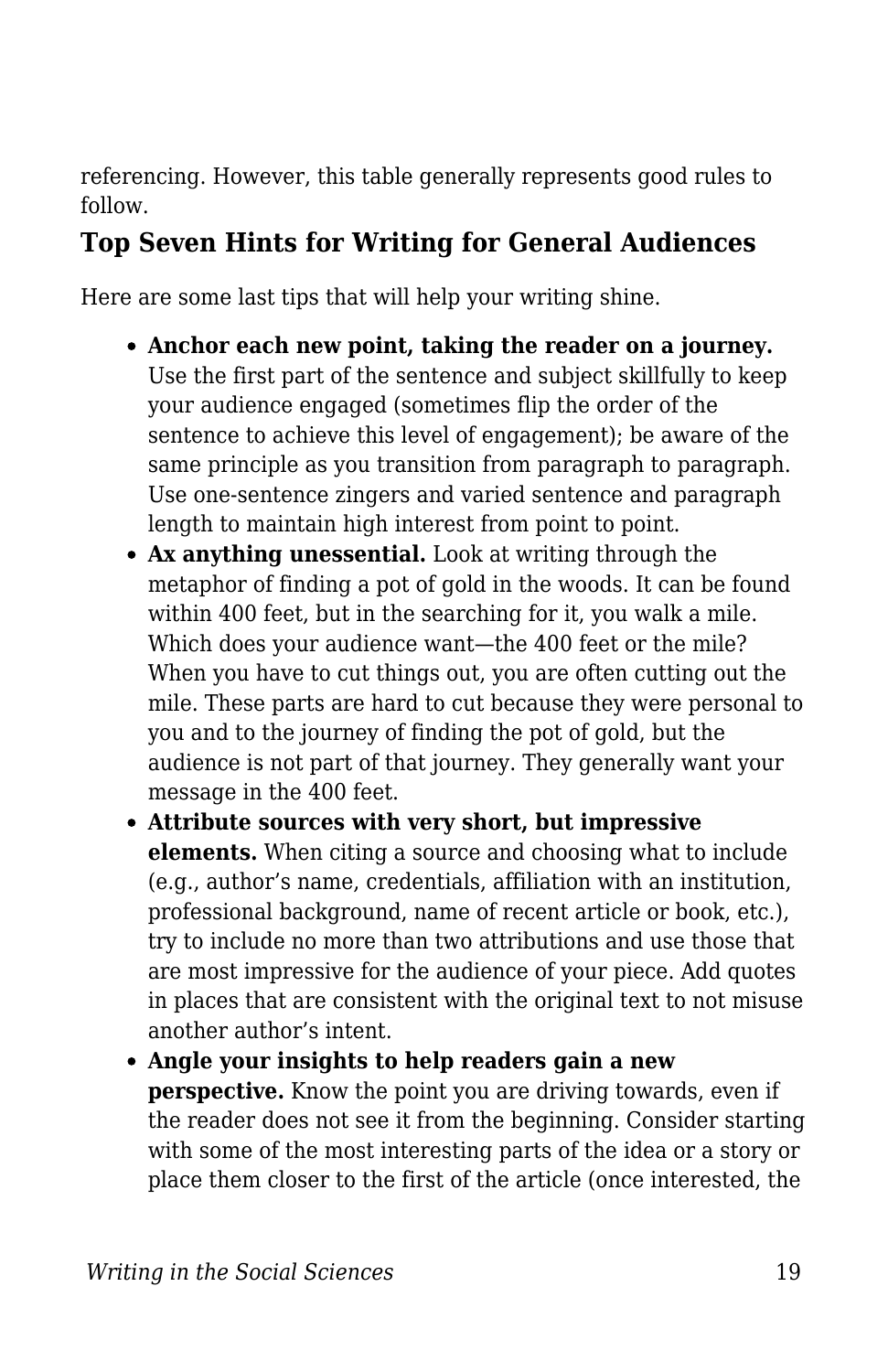reader can better deal later with the less interesting parts of the topic if they are already "hooked" on the article). Refine the ending to make sure readers finish with an unstated invitation to continue to think about your point. Don't "overstay your welcome" by doing too much of a summary.

- **Allow authentic use of narrative to be real and to touch readers.** Paint a picture by using great adjectives: don't be afraid to add emotional words to human experience to bring it to life. At times, this means that you slow down the pacing in order to give rich detail. If you begin or end with examples or stories, make sure that the tone stays consistent throughout, so the story is woven into the piece, rather than used as a standalone piece. Carefully consider the use of "you" and "your" since this speaks directly to the reader. When you choose to speak "second person" be sure you are speaking generally enough to include all of your audience, that you don't inadvertently offend them by putting on a label or suggesting a belief or behavior they have that might not be very complimentary (to avoid making sweeping or inaccurate judgements). With a call to action, also be aware of how this might be taken by your audience.
- **Analyze or interpret data or statistics to guide readers.** When describing research, simplify (it may help to think of a friend or neighbor); state findings in present tense and explain the conducting of a study in the past tense. Be careful about "dumbing down the research" so much that it confuses terms or overgeneralizes findings (e.g., consider whether the original researchers would be happy with your clarity and accuracy in describing their work). For your most important points that hinge on research or when introducing charts or graphs, take time to guide readers through complicated findings with helpful analysis, rather than assuming they will get the point if you only just mention the presence of findings in this area.
- **Apply good APA protocols & hyperlinks to build transparency and trust.** Use a good variety of resources that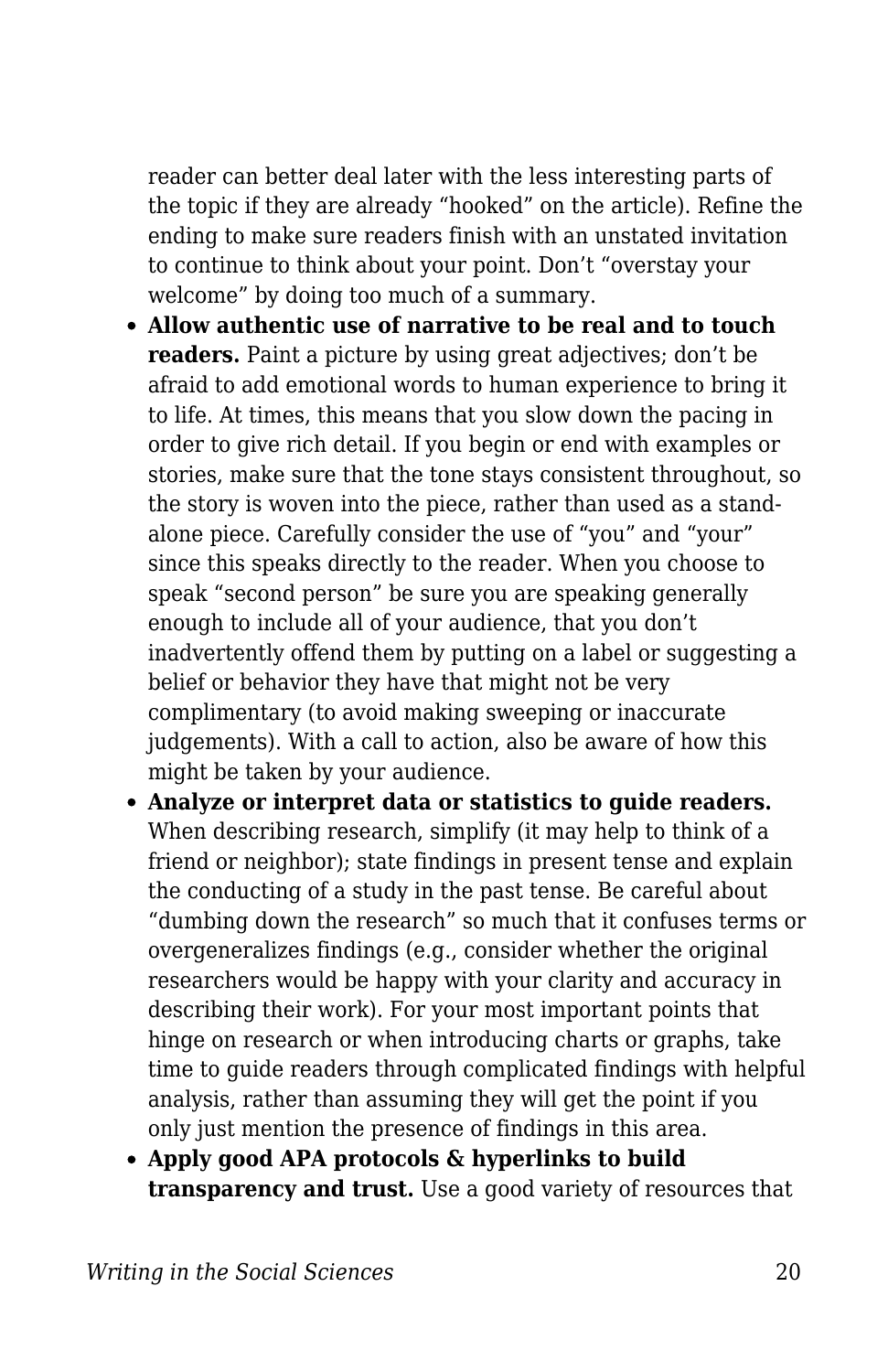would be considered credible by your audience. Where you can, hyperlink to the original, using a key word or two to hyperlink the resource. In those cases and in other cases where the source is not internet based (e.g., a book), provide an endnote. (See this video, for example, with a brief information about how to [insert endnotes](https://youtu.be/coSm06Lbtyc) in Word.) Key points need good references to build credibility, but in public scholarship pieces, synthesis is not generally needed, nor is it necessary to be obtrusive about a heavy focus on naming or explaining sources in general—just be transparent and wise in the selection of sources (e.g., if all your sources are blogs that no one has heard of, the piece may not feel very authoritative).

#### **Representing a Company or Group**

In some cases you will be writing under your own name; other times you'll be writing for a company or group. You always want to consider what your writing tells the reader about yourself and if you're building and protecting your reputation. But once you're writing on behalf of a company or group you have the added responsibility of representing them as well. If you can consciously keep your purpose, audience, genre, and context in mind every time you send out an email or text or post or reply on Slack, you will become much more adept at using the rhetorical situation for your and their benefit. Try to use the [mindful](https://edtechbooks.org/writing/writing_processes) [writing techniques](https://edtechbooks.org/writing/writing_processes) from Chapter 3 and imagine you're reading your piece from your audience's perspective. Or even better, test your piece on actual readers and get feedback. Either way, you'll want to make sure you follow any Style Guides or standards that your company has.

#### **Read an Example**

Finally, one of the best ways to learn how to write for a general audience is to read pieces written for general audiences. Shocking, I know. As a last exercise, choose of these examples of articles by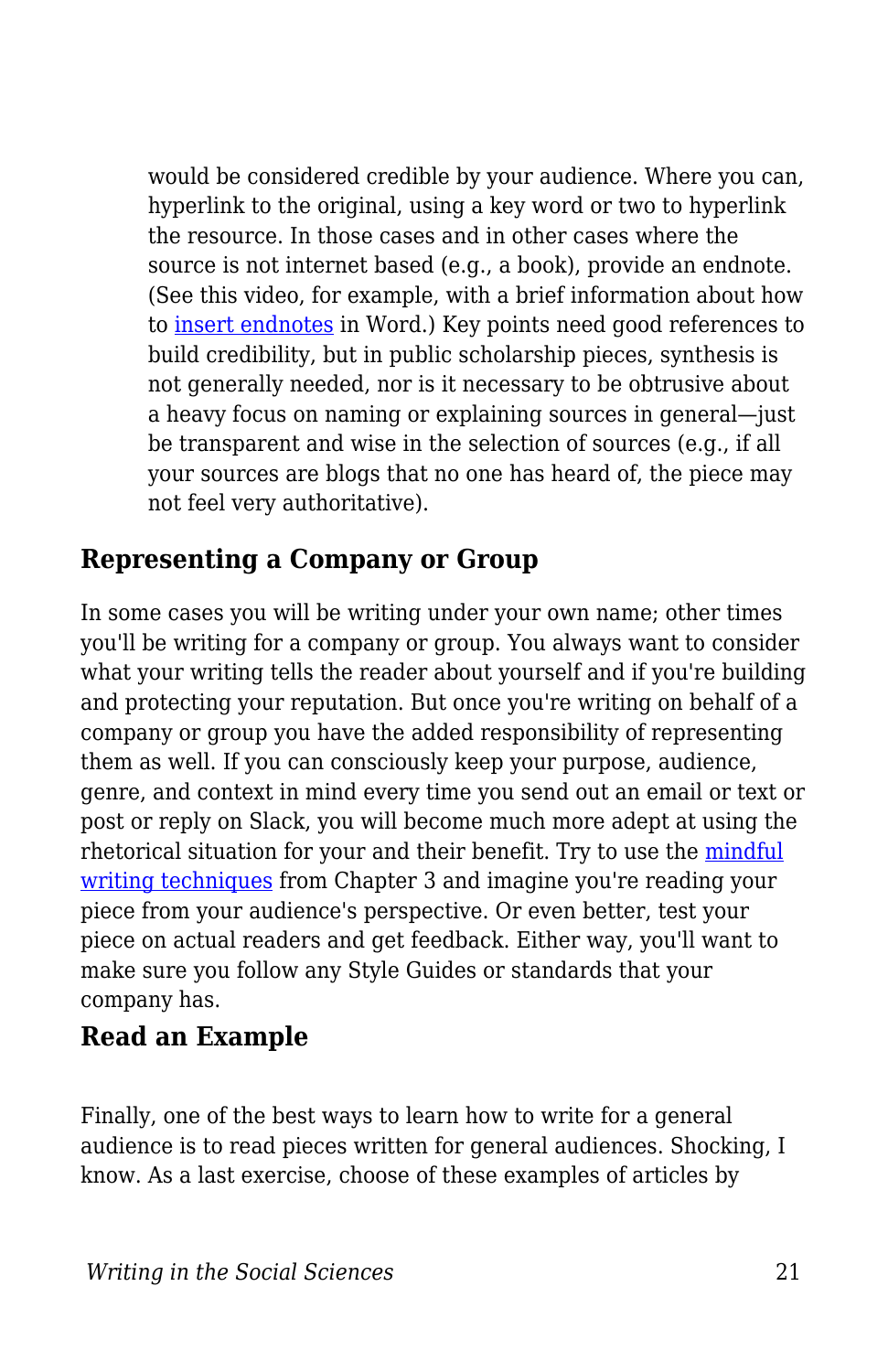undergraduate students in BYU's School of Family Life written and published for a general audience. Notice the strategies they use to make their article more appealing for a general audience, even when they're reporting on academic research that's been done on their topic.

Option #1: [Love: The Greatest Motivation to Change](https://www.unitedfamilies.org/child-development/love-the-greatest-motivation-to-change/)

Option #2: [Longevity Secrets of Utah Centarians](https://www.publichealthpost.org/research/longevity-of-utah-centenarians/)

#### **General Audience Examples**

Which article did you read? What strategies did the author(s) employ to appeal to a general audience? How can you incorporate these strategies into your own writing?

With practice, you'll learn how to easily transition between writing for an academic audience versus a general audience.The last three chapters of this textbook will take you through the most important genres for general audiences: professional portfolios, public texts, and presentations.

[Chapter 15: Job and Graduate School Applications](https://edtechbooks.org/writing/professional_portfolio)

- Resume
- Cover Letter
- Interview
- Graduate School Application Letter
- CV (Curriculum Vitae)

[Chapter 16: Public Texts](https://edtechbooks.org/writing/public_texts)

Memos and Email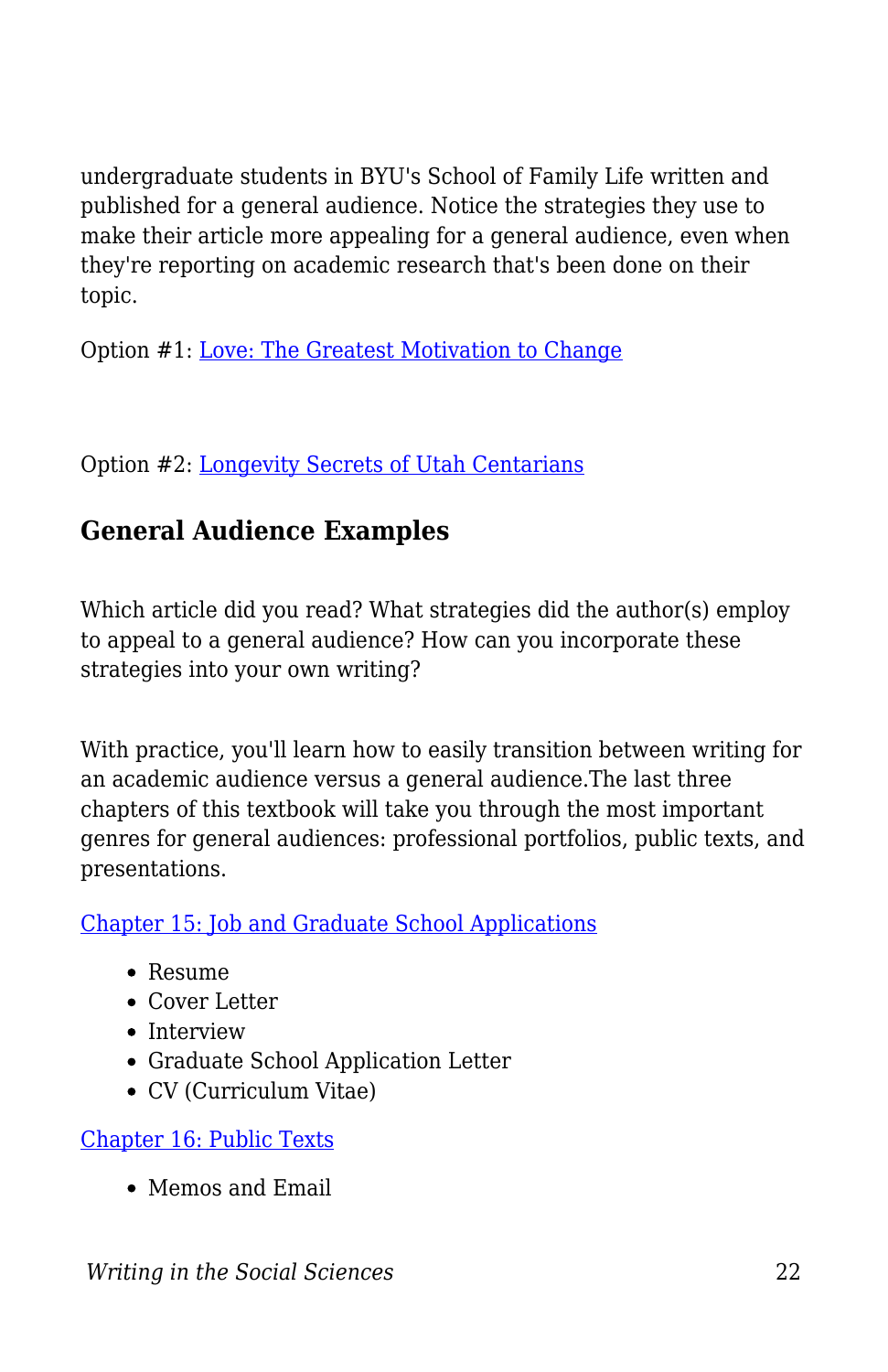- Social Media
- Online Writing
- Infographics and Data Visualization
- $\bullet\,$  Opinion Editorials

[Chapter 17: Presentations](https://edtechbooks.org/writing/presentations)

- Oral Presentations
- Poster Presentations